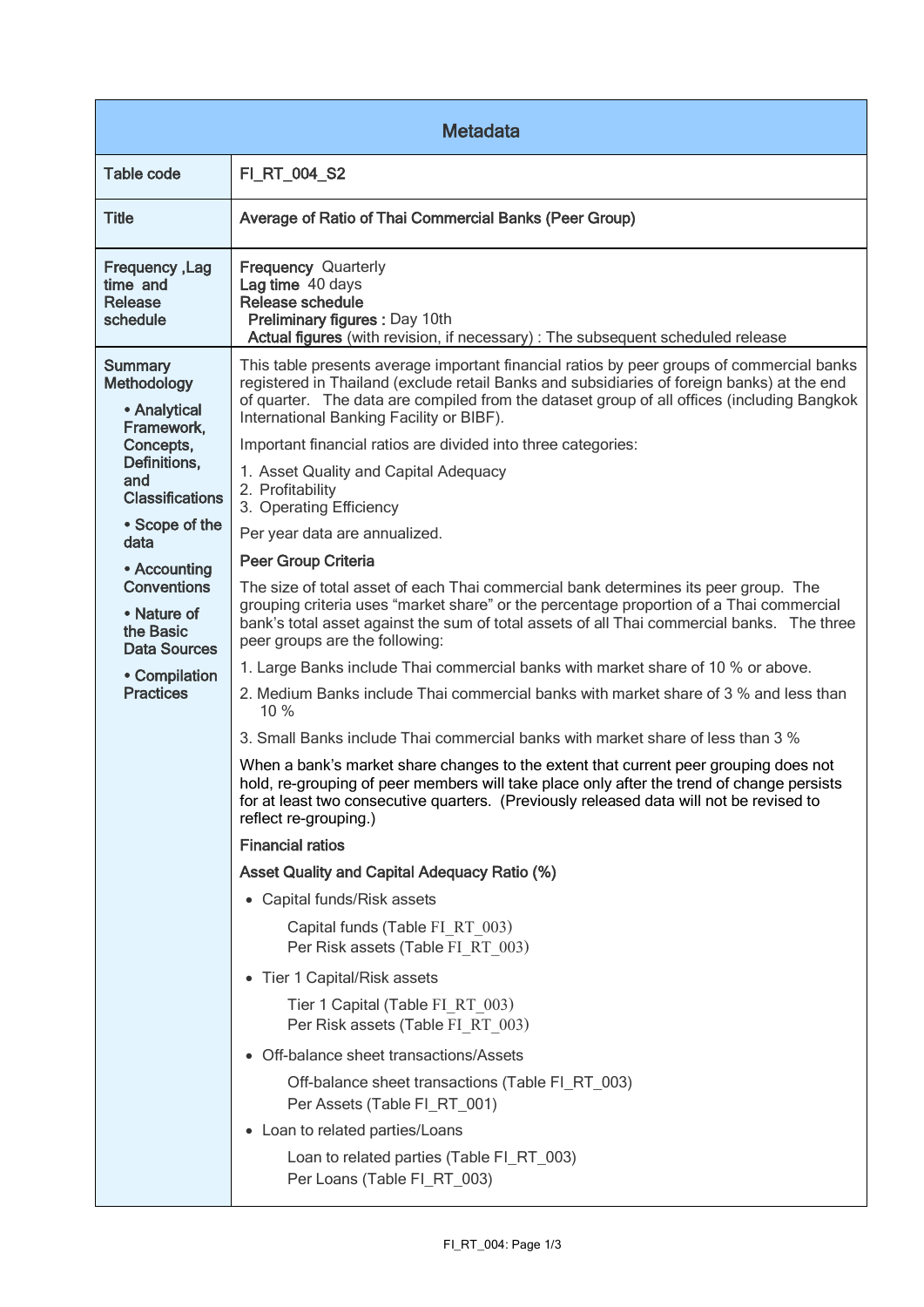| • Non - performing loan/Loans                                                                                                                                   |
|-----------------------------------------------------------------------------------------------------------------------------------------------------------------|
| Non - performing loan (NPL) (Table FI_RT_003)                                                                                                                   |
| Per Loans (Table FI_RT_003)                                                                                                                                     |
| • Actual allowance/Required allowance                                                                                                                           |
| Actual allowance (Table FI_RT_003)<br>Per Required allowance (Table FI_RT_003)                                                                                  |
| • Problem assets/Assets plus allowance                                                                                                                          |
| Problem assets (Table FI_RT_003)<br>Per Assets plus allowance (Table FI RT 003)                                                                                 |
| • Loans/Deposits                                                                                                                                                |
| Loans (Table FI_RT_003)<br>Per Deposits (Table FI_RT_001)                                                                                                       |
| • Liquidity/Deposits and short-term borrowings                                                                                                                  |
| Liquidity consists of deposits at Bank of Thailand, cash in vaults and cash center,<br>and unobligated securities                                               |
| Per Basis for calculating liquidity ratio, i.e. deposits plus foreign borrowing of less<br>than 1 year maturity, plus others as determined by Bank of Thailand. |
| <b>Profitability Ratio (%)</b>                                                                                                                                  |
| Interest income /Average net assets (Per year)<br>$\bullet$                                                                                                     |
| Interest income (Table FI_RT_002_S2)<br>Per Average net assets (net acceptances)(Table FI_RT_003)                                                               |
| Interest expenses/Average net assets (Per year)<br>$\bullet$                                                                                                    |
| Interest expenses (Table FI_RT_002_S2)<br>Per Average net assets (net acceptances)(Table FI_RT_003)                                                             |
| • Net interest income /Average net assets (Per year) (NIM)                                                                                                      |
| Net interest income (Table FI_RT_002_S2)<br>Per Average net assets (net acceptances)(Table FI_RT_003)                                                           |
| Non - interest income/Average net assets (Per year)                                                                                                             |
| Non - interest income (Table FI_RT_002_S2)<br>Per Average net assets (net acceptances)(Table FI_RT_003)                                                         |
| • Operating expenses/Average net assets (Per year)                                                                                                              |
| Operating expenses (Table FI_RT_002_S2)<br>Per Average net assets (net acceptances) (Table FI_RT_003)                                                           |
| • Profit (loss) from operation/Average net assets (Per year)                                                                                                    |
| Profit (loss) from operation (Table FI_RT_003)<br>Per Average net assets (net acceptances)(Table FI_RT_003)                                                     |
| • Net profit (loss)/Average net assets (Per year) (ROA)                                                                                                         |
| Net profit (loss) (Table FI_RT_002_S2)<br>Per Average net assets (net acceptances) (Table FI_RT_003)                                                            |
| Non-interest income/Total income                                                                                                                                |
| Non-interest income (Table FI_RT_002_S2)<br>Per Total income (Table FI_RT_003)                                                                                  |
| • Gain (loss) on investments in securities/Non-interest income<br>Gain (loss) on investments in securities (Table<br>FI_RT_002_S2)                              |
| Per Non-interest income (Table FI RT 002 S2)                                                                                                                    |